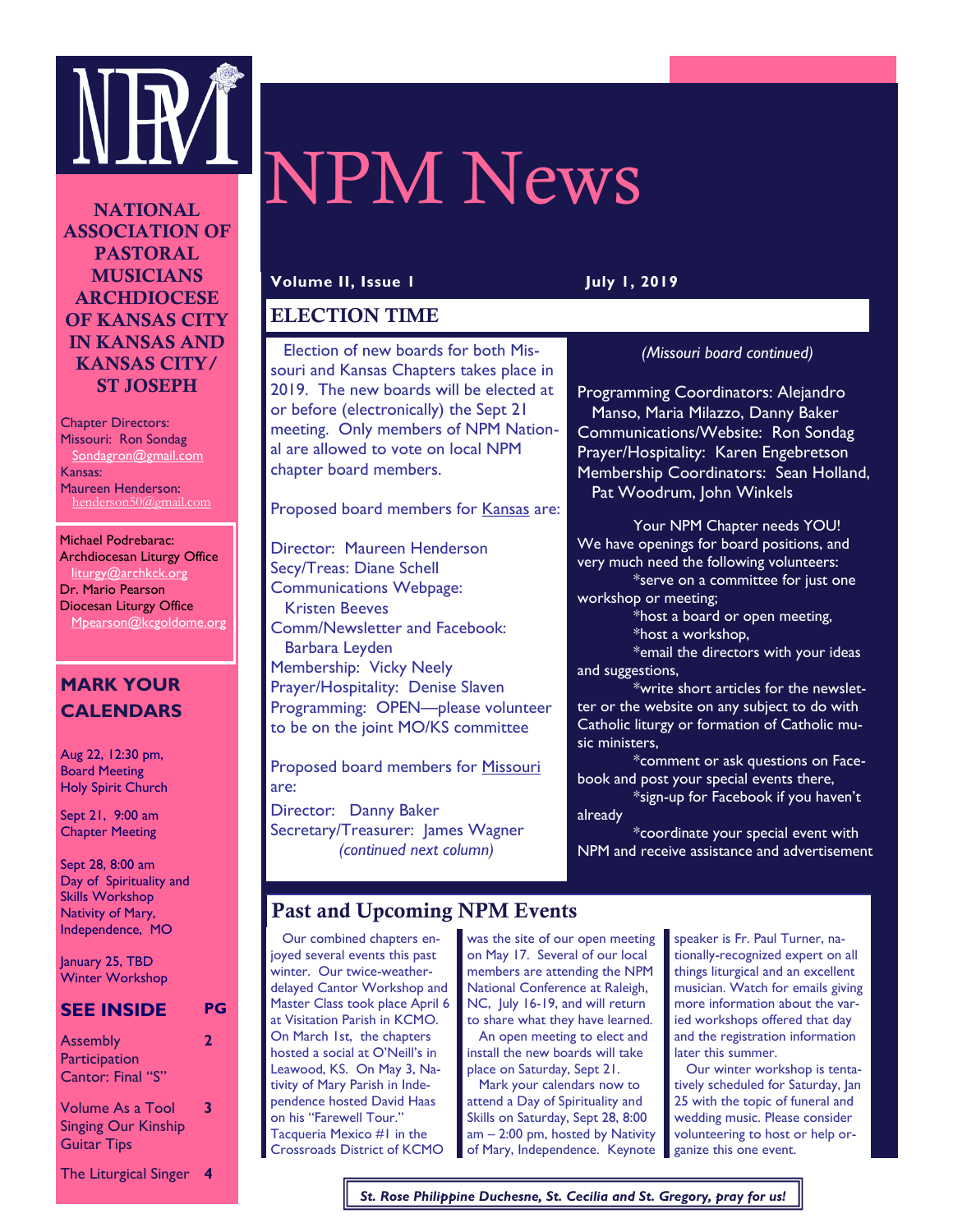

*What has helped your assembly to participate fully and actively? Post your success on our chapter Facebook pages!*

 The Kansas NPM FB is "National Assoc of Pastoral **Musicians** Archdiocese of KC in KS."

 Missouri is "NPM Kansas City/St. Joseph MO Chapter."

# TOP SEVEN Ways to Encourage Assembly Participation

Often overheard at any workshop of Catholic liturgical musicians is the disappointment over the assembly participating fully and actively in the sung prayer. Here are a "Biblical" TOP SEVEN areas to consider.

- Singing Celebrant—assemblies will "answer" the priest in sung dialogue even if they don't sing anything else. Once singing, they are more apt to continue.
- Fervent Faith—have you ever attended a religious order worship service where most everyone did not sing? Assemblies with a lively faith tend to participate more vigorously in communal prayer. Faith development relies on the total liturgy being engaging, particularly the homily, as well as outside-of-worship education and a strong sense of parish community, all developments requiring the efforts of more ministers than just the musicians.
- Repetition—assemblies are largely composed of non-musicians. They love to sing their favorite hymns but will require several hearings/trials to learn and be able to pray new music. A parish will only pray well about four Mass Ordinary settings and respond best to psalm refrains that they sing frequently. New hymns should be introduced sparingly, perhaps only one or two a year and used several times initially—until the assembly can easily sing it.
- Clear Music Leadership is essential. Requirements: keyboard leadership that emphasizes the melody, lifts when the singers breathe; singable tempos for the space and the assembly; a cantor who sings with clear diction and not too much vibrato and is always musically correct; musical leadership that engages and empowers but doesn't over-power.
- Singable Hymns and Acclamations—some beautiful music has been written for solo artists that simply does not transfer well to assembly singing. At least the refrain has to have a solid rhythm with stepwise or small-interval leaps and a limited range. Naturally strong syllables should fall on strong as opposed to weak or off-beats. Complicated, syncopated rhythms are difficult for a group of people to sing together.
- Making it Easy—The assembly needs words and notation, especially if the music is not familiar—and guests will always need assistance. This includes the responsorial psalm refrain if it is longer than four measures.
- Harmony or Not—Hold off adding choral harmony or solo instrument parts until the assembly is firmly established. If they know the music, still wait until verse two before starting embellishments and use soprano descants sparingly, as dependent singers are easily confused by music over the melody.

# Cantor Corner—The Final "S"



 Communicating text clearly and with expression is essential for a successful psalmist and song -leading ministry. This issue's tip concerns silence or space after the consonant "s." The letter "s" is one of the most commonly used letters in the English language, as well as one of the loudest and most troublesome, especially for choirs. Initial "s" is not a problem, and rarely in the middle of a word, but it causes havoc at the end of words. Looking ahead to the lectionary psalms for July 28 and August 4, one finds a plethora of "s" words: thanks, praise, kindness, distress, hearts, dust, wilts, past, grass, gladness, prosper and gracious. Words with "k" and "t" combined with "s" need special care to articulate those consonants and not lose them to the "s," as does the "p" after the "s" on "prosper." One never needs to accent a final "s"—the challenge is to place it concisely and shorten it, rather than allowing it to sloppily extend. A big room needs some silence or time immediately after it, as the "s" sound takes extra time to clear the room before the next word. This time is brief: the goal is not to make your proclamation sound labored, but space is essential for clarity. Remember also to put a schwa "Ə" (uh) in between syllables in kindness and gladness.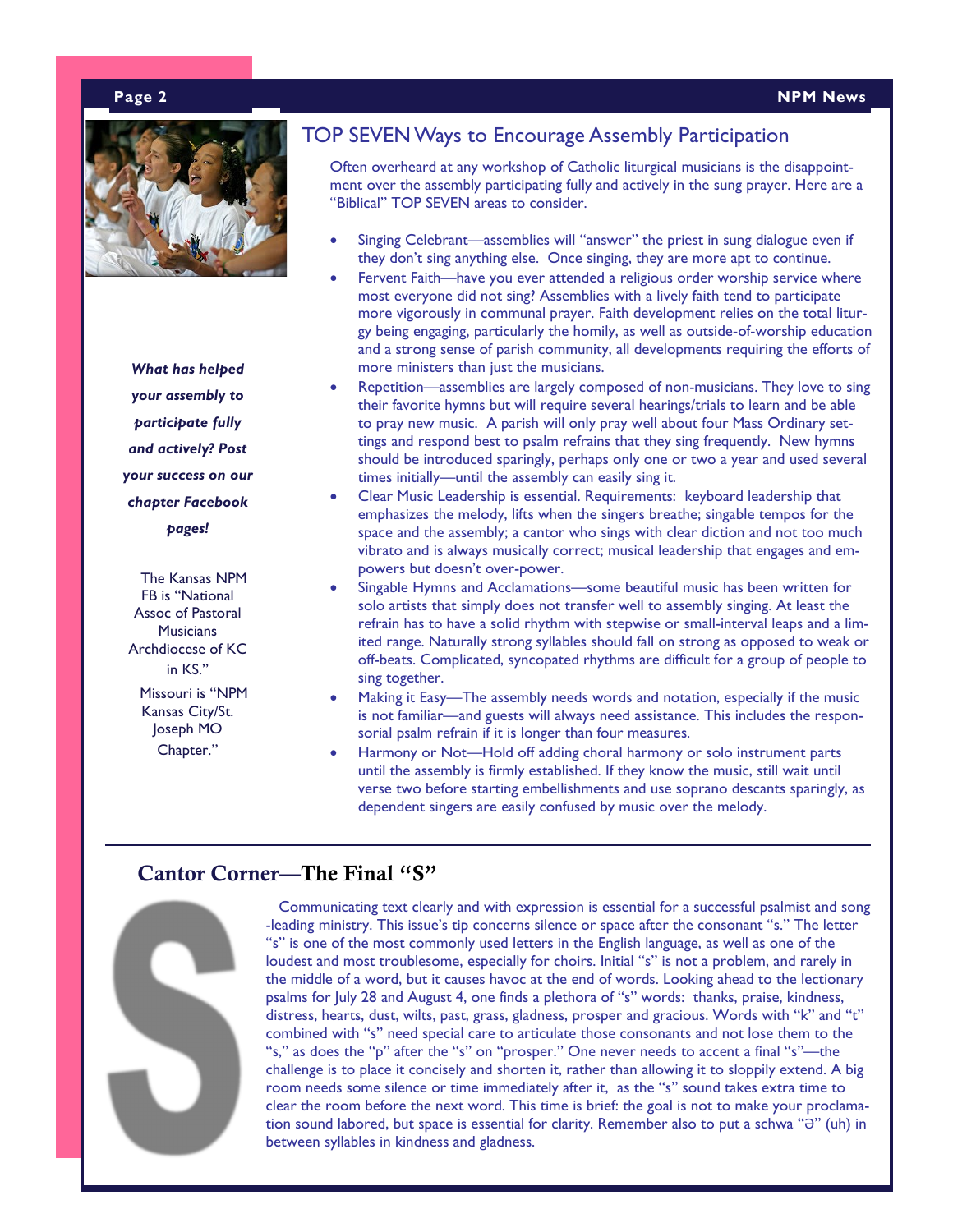# Volume As a Tool

 Volume is a powerful tool to cue the assembly that it is their turn to sing. The basic plan for all organists should be to play on the swell or choir manuals choosing a soft volume for your space under the cantor. Then, as the standard practice, the organist switches to the great when the assembly enters. This practice works well for any responsorial psalm, Gospel Acclamation, communion antiphon with refrain, or hymn with solo cantor on the verses and all present joining in on the refrain.

 It is more difficult to make a large, very noticeable change in volume when playing the piano, particularly an unamplified instrument in a large space. In those cases, the pianist is very used to playing as loudly as he can to fill the room and may still have to play fairly loudly so a cantor stationed far away during their solo verses can sufficiently hear. A difference in volume between cantor solo and assembly still gives the signal and should be attempted.

 If an instrumental ensemble is present, the guitars, bass and other instruments should not play (or play softly) during the solo cantor parts, but instead enter as a cue for the assembly, especially for the repeat of the refrain the first time. Solo instrument parts can cover the initial proclamation of the refrain, hindering assembly participation. If a metered, composed version of a psalm is chosen, one that has a beautiful part written by the composer, the solo instrumentalist will still want to play more softly on the verses with a soloist and balance a choir singing the verses at an appropriate volume.

#### **Singing Our Kinship by Bob Sandford**

*We are God's people, the sheep of His flock. Sing joyfully to the Lord, all you lands; Serve the Lord with gladness; Come before God with joyful song. Ps 100*

people" is immediately followed by "sing joyfully to the Lord." The first thing I notice is that the proclamation that "we are His Singing together joyfully is a spontaneous, heartfelt response to being God's people. Knowing this, how can we keep from singing? And when we forget, singing together in the Spirit enacts and makes real the spiritual fact: we are God's people.

 The second thing I notice is the image that we are "the sheep of His flock." Who shepherds us into this realization that "we are His people" and into its sung expression? A quick answer is our music ministers by the power of the Holy Spirit. Shepherding begins with the gathering song, that reminds us who we are and opens our hearts for worship. *(continued next column)*

# Guitar Tips from Marty Haugen

 Using a guitar or guitars to lead worship is an appealing timbre to many people, but guitars in liturgical prayer present several challenges. The range of the guitar played uncapoed and without barre chords is from the E below middle C to around the G two octaves above middle C. First position chords thus are in the same range as male and female voices.

 Doubling the range of the singers, "encircling" them as Marty Haugen describes it, provides comfort, but can also confuse dependent singers while at the same time competing dynamically with the choir or cantor singers. If only a guitar is present, a strong

vocal song-leader is indispensable.

 If two guitars are in the ensemble, both playing a first position, strummed rhythm pattern presents the challenge of first, playing completely together so the sound is not muddy, and secondly, of being so loud that again the singers and/or other instruments can't be heard. Preferably one guitarist will play a rhythm pattern and the second one will play up the neck (capo or a higher position) and play more of a color part that emphasizes certain beats, rests or is between phrases with a melodic or rhythmic pattern.

 Use the same principle if the ensemble has both guitar and piano. The pianist might play the melody the octave above at times, which is like adding the 4' stop on an organ, at other times the guitarist should play up the neck at times, so not to double the voices and the piano part. If the ensemble does not have a bass player (every ensemble should have one), then the pianist might often double or play the bass line an octave lower.

 A guitar strummed with a plastic pick provides percussive, rhythmic energy that propels the assembly along with a hymn they know fairly well. Because the pick sound is, by its very nature, percussive, be careful adding *(continued pg 4)*

**How loud is loud enough?** 

> **Or too loud?**

*(Singing our Kinship continued)* 

The more complete answer is everyone who sings their faith at Mass—the auditory testimony of each worshiper shepherds others around them into the heritage and the here-and-now reality of our spiritual kinship.

# BOOK CORNER

 Here are two suggestions for some spiritually refreshing summer reading. Both are succinct and easily digestible reflections. Jeremiah takes the book of Ecclesiastes verse by verse. Both discuss Robert Greenleaf's idea of the servant-leader, which is so helpful to keep in mind as we labor in the Lord's vineyard. Ideally, we work for the glory of God and to assist His people, not work for praise, compliments or money.

 *In the Name of Jesus: Reflections on Christian Leadership* by Henri J. M. Nousen. NY: The Crossroad Publishing Company, 1989, 2002.

 *Thirty-One Days to Happiness: How to Find What Really Matters in Life* by David Jeremiah. Nashville, TN: W. Publishing Group, 2004.